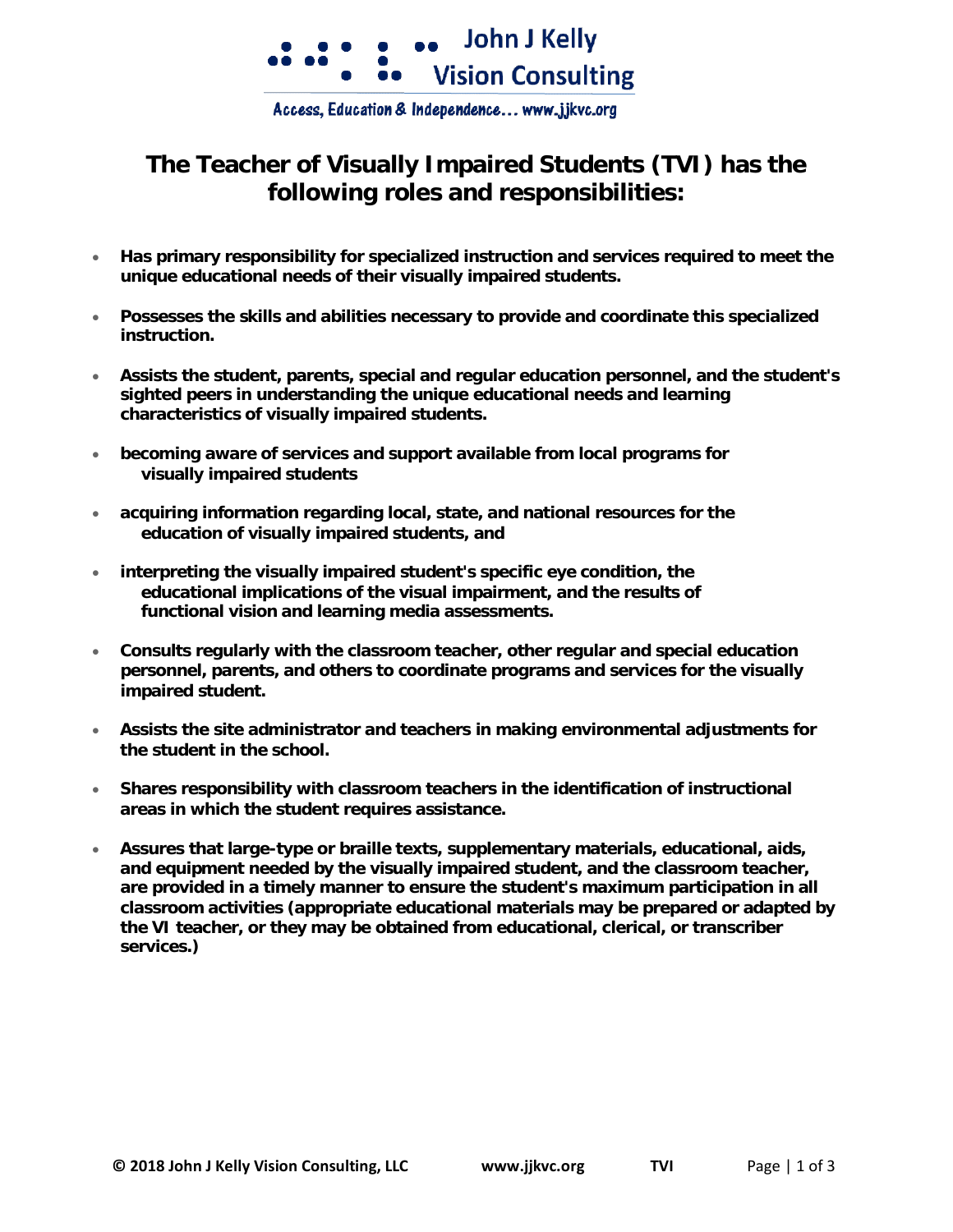

Access, Education & Independence... www.jjkvc.org

- **Provides instruction in the development and maintenance of skills to meet the student's unique educational needs in the following areas, as indicated in the IEP:**
- o **low vision and visual efficiency skills,**
- o **concept development & academic skills,**
- o **daily living skills,**
- o **career and vocational education skills,**
- o **communication skills (these skills include braille reading and writing as appropriate),**
- o **social/emotional skills and abilities,**
- o **sensory motor skills,**
- **Prepares sequential and meaningful instruction geared to the student's assessed needs, IEP goals and objectives, functioning, and motivational levels. This instruction should be reflected in weekly or monthly lesson plans, as appropriate.**
- **Aids the classroom teacher in academic subjects and activities of the classroom that, as a direct result of the student's visual impairment, require adaptation for the student.**
- **Provides initial and ongoing assessment.**
- **Consults with assessment team to determine appropriate testing materials and modifications needed,**
- **assists with assessments when needed,**
- **interprets assessment results when needed.**
- **Conducts functional vision/learning media assessments and produces written reports.**
- **Attends IEP meetings for students with visual impairments.**
- **Schedules time efficiently for assessment, instruction, planning, preparation of materials, travel, and conferences with relevant school and other key individuals.**
- **Maintains ongoing contact with parents to assist them in the development of a realistic understanding of their child's abilities, progress, and future goals.**
- **Provides in-service training programs for school personnel and students and education for parents regarding the needs of visually impaired students and adaptations, programs, and services for these students.**
- **Makes available pamphlets, films, and other public information materials that may be useful in developing realistic and unprejudiced attitudes toward visually impaired students.**
- **Coordinates with other personnel, such as transcribers, readers, counselors, O&M specialists, career/vocational education staff, and rehabilitation counselors.**